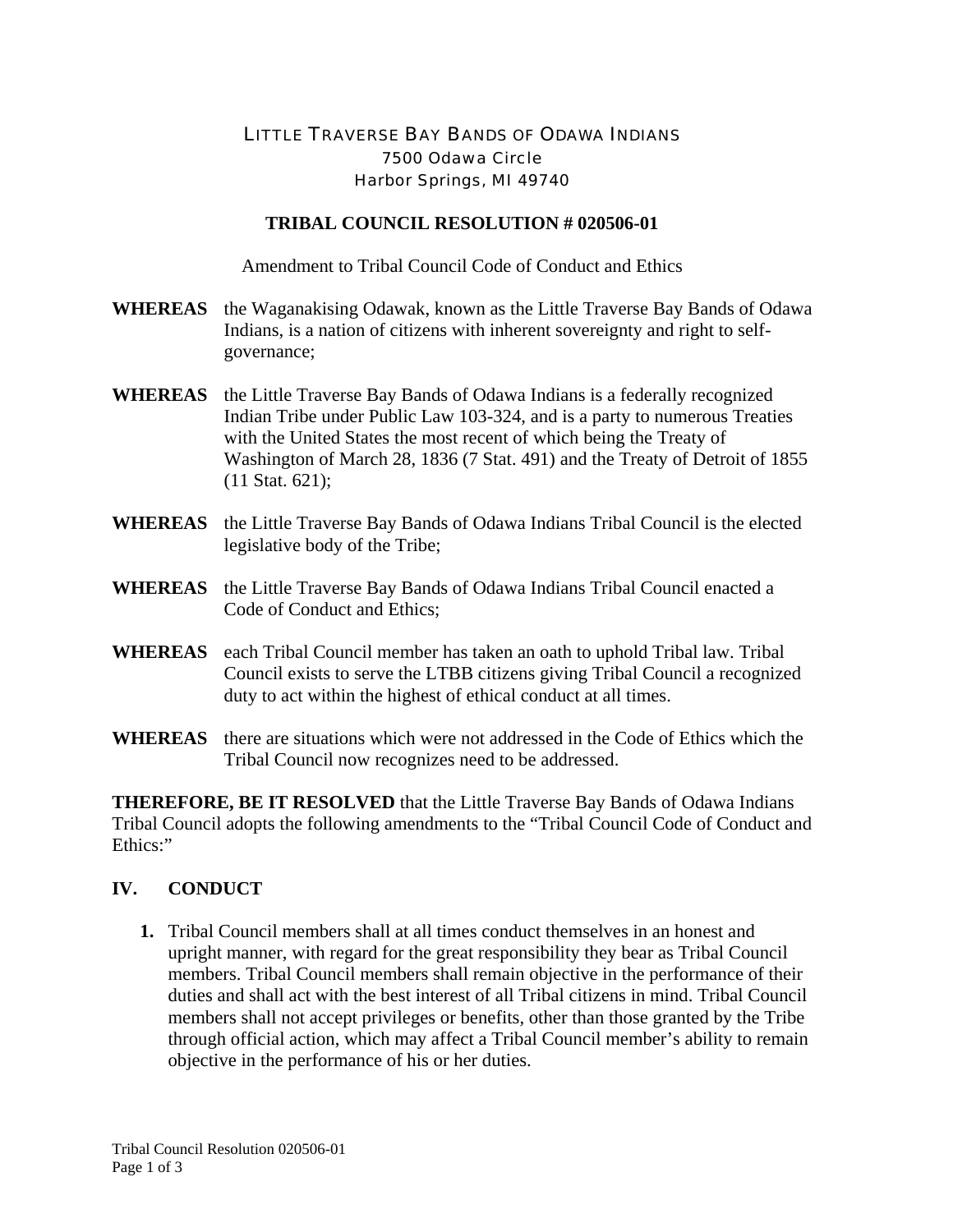**2. Nepotism**. Tribal Council members shall not vote on any Motion, Tribal Resolution, or Tribal Council Resolution in which directly involves an immediate family member as defined in article III, § 12 of this Code.

## **VI. ABUSE OF POWER**

- **1.** No Tribal Council member shall knowingly or intentionally seek to in any manner benefit from the profits of any contract, job, work, or service for the Tribe, or accept any service or thing of value, directly or indirectly, upon more favorable terms than those granted to the public generally from any person, firm, or corporation having dealings with the Tribe.
- **2.** No Tribal Council member shall knowingly or intentionally seek to use his or her official influence to assist any person for a fee or other compensation other than the compensation that is provided by law. The performance of usual and customary constituent services without additional compensation does not constitute the use of prestige of office for private gain.
- **3.** No Tribal Council member shall knowingly and independently use his or her position on Tribal Council to access information, documents, or other materials which are not available to Tribal citizens generally, unless such access is available in common to all Tribal Council members, or unless such access is necessitated by said Tribal Council member's position on Tribal Council, or position in a Tribal Council committee or commission.

### **X. ETHICS VIOLATIONS; ETHICS HEARINGS; PENALTIES AND CONSEQUENCES**

**1. a)** Ethics Hearings shall be conducted in conformance with hearing procedures adopted by Tribal Council Resolution for Ethics Hearings. Any Tribal Council member who is found by the Ethics Committee to have knowingly and intentionally violated any of the provisions of the Code may be subject to censure and/or a fine as determined by a two-thirds (2/3) majority vote of sitting Tribal Council members eligible to vote.

# **XI. ETHICS COMMITTEE**

- **1. Formation**. A Tribal Council Ethics Committee ("Ethics Committee") shall be empanelled whenever the requirements for bringing an allegation that a Tribal Council member has violated this Code meets the requirements set out in article X, § 5 of this Code.
- **2. Duration**. The Ethics Committee shall be an ad-hoc committee.
- **3. Composition**. The Ethics Committee shall be composed of five (5) Tribal Council members.
- **4. Selection**. The members of the Ethics Committee shall be selected at random by the Legislative Office Manager.
	- **a)** The Tribal Councilor facing the allegation(s) at issue shall not be eligible to serve on the Ethics Committee.